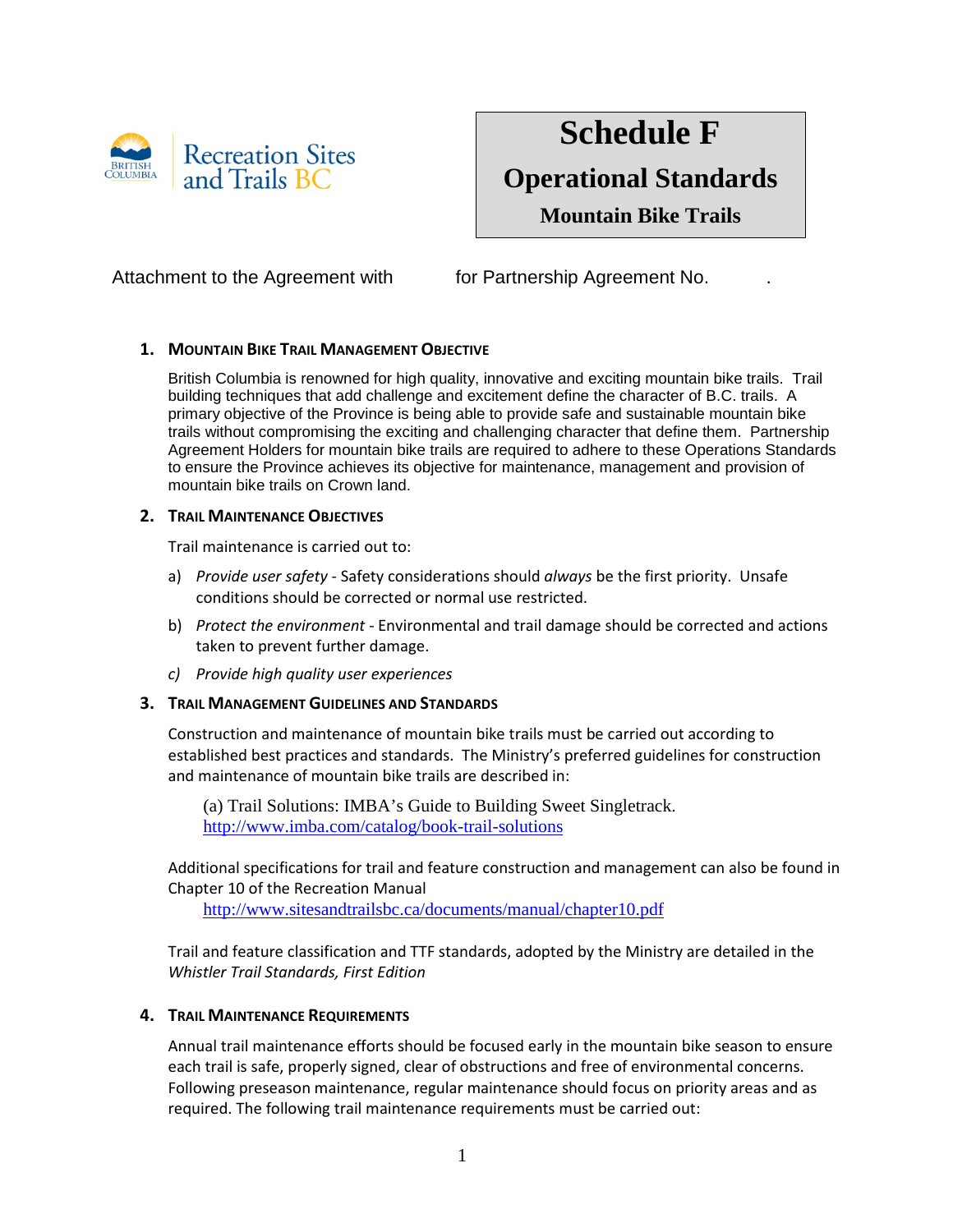- a) **Signs—**all signs will be checked prior to the season of operation to ensure they are in place and visible and any additional signs required to meet the objectives of this Agreement should be installed. Special attention must given to risk management signs including trail rating and TTF signs.
- b) **Deadfall—**at the beginning of the trail season and on a priority basis cut out windfall/deadfall over the trail, remove wood a minimum of 0.5 metre from the tread centre and dispose downhill when possible.
- c) **Brushing**—on a priority basis remove all juvenile trees and woody brush for 0.5 metre on either side of tread centre within 3 centimetres of ground level. Scatter the cut material out of sight of the trail.
- d) **Erosion control**—clean-out and repair any existing water bars and ditches as necessary to drain water away from the trail and prevent erosion.
- e) **Litter cleanup—**remove litter and garbage at the trailhead and along the trail.
- f) **Limbing—**remove tree limbs to allow 2.5 metres of overhead clearance above the trail, with 1.0-1.5 metres total clearance width. Scatter cut limbs a minimum of 1.0 metre from the trail edge, out of sight where possible. Ensure limbing cuts are clean, without scarring the main trunk of the tree.
- h) **Trail tread maintenance**
	- Drain/harden mud holes and boggy areas.
	- Complete washout and/or slump repair.
	- Grub rocks, roots, stumps as necessary.
	- Undertake surface repair as required.
- **g) Hazard tree identification-** report potential hazard trees to the district recreation officer
- **I) Trail closures –** establish and carry out trail closure procedures where trails become unsafe, or require repairs to prevent environmental damage.
- **j) Drainage structure maintenance** conduct inspections for potential blockage of drainage structures including culverts, cross-drains, water bars, grade dips and ditches and carry out any maintenance as required.

## **5. DIFFICULTY CLASSIFICATION**

## **Trail Classification**

All mountain bike trails must be classified according to level of difficulty, based on the standardized mountain bike trail difficulty classification system (green circle, blue square, black diamond). Specific criteria for determining the level of difficulty is described in *Whistler Trail Standards, Environment and Technical Trail Features, First Edition.* 

Trail ratings will be based on the highest level of difficulty of mandatory, unavoidable portions or elements of the trail. Ratings should consider angle of decent, obstacles and technical trail features (where TTF's offer alternate 'ride-arounds' the overall trail rating may be less difficult than the TTF- see next section)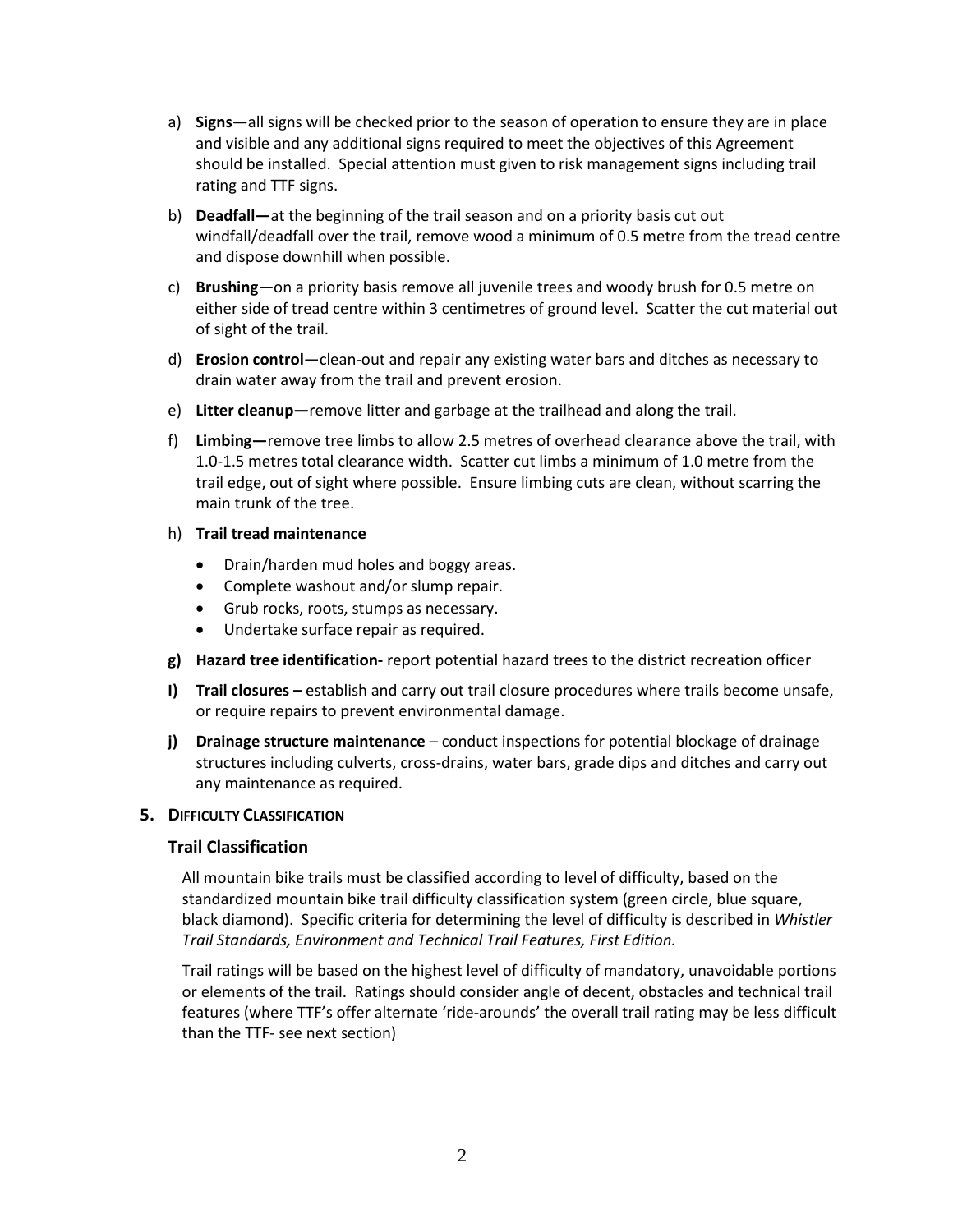Difficulty trail ratings for mountain bike trails on Crown land may not exceed most difficult (black diamond). Expert unlimited trails (double black diamond) are not permitted.

## **TTF Classification.**

All TTF's must be rated by difficulty according to the *Whistler Trail Standards*. All TTF's rated as most difficult (black diamond) or higher must have a TTF warning sign posted prior to the feature. TTF warning signs are recommended for more difficult (blue square) TTF's.

In some cases, Technical Trail Features or obstacles on a trail may exceed the difficulty classification of the trail. In these cases, the TTF must be signed, and an alternate route or 'ride around' must be available that is consistent with the overall trail classification. TTF's with ride arounds may only exceed the trail difficulty rating by one level i.e. a green trail might have a blue TTF but cannot have a black diamond TTF even if a ride around is provided.

Consistent with Whistler Trail Standards, overall trail difficulty ratings may not exceed most difficult (black diamond), however, elements of a trail may be rated expert unlimited (double black diamond) under the following conditions:

- 1. Each proposed feature rated expert unlimited must be approved by the District Recreation Officer (DRO).
- 2. No feature or element that is expert unlimited is mandatory or unavoidable.
- 3. Any feature or element rated expert unlimited must have a clearly defined and signed alternate route around. The alternate route should follow the main flow of the trail, whereas the TTF should require a deviation from the main flow.
- 4. Signage at least 10m prior to the feature (or prior to the junction of the main trail and alternate route) will indicate the presence of an expert unlimited feature (double black diamond), and provide directional signage to alternate route. Example:



5. Any gap jumps will be located on detours, off the main and obvious flow of the trail.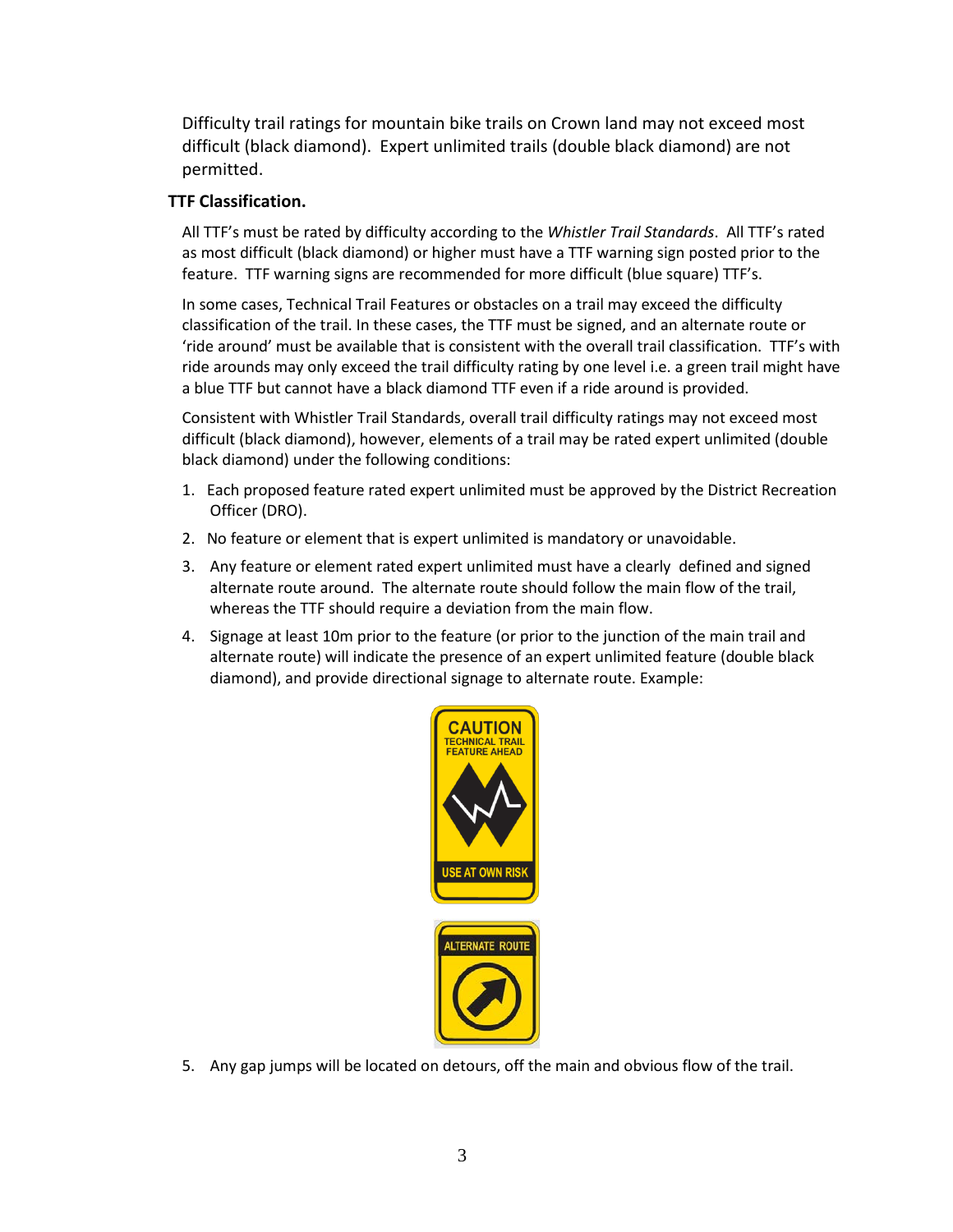- 6. Where possible features that exceed most difficult ratings will start with skill filters that will limit accidental entry by novice riders.
- 7. Excessive gaps, drops or other features that pose an unacceptable risk will not be approved at the discretion of the DRO. The number of expert unlimited TTF's on an individual trail should be a small proportion of the TTF's and will be limited at the discretion of the DRO.
- 8. All elements of a trail that exceed most difficult will be inspected twice annually.

#### **6. PARTNERSHIP AGREEMENT- MOUNTAIN BIKE TRAIL INITIAL INVENTORY AND INSPECTION**

Each Partnership Agreement for mountain bike trails will include a requirement for an initial inventory and inspection of the trail and all associated TTF's to ensure the trail and features meet RST Standards and guidelines. Minimum information required for the initial inventory and inspection will include:

- 1. Area Map showing each named trail in the agreement
- 2. For Each Trail:
	- Length
	- Point of Commencement (PoC)
	- Point of Termination (PoT)
- 3. For each TTF on a trail:
	- Unique ID
	- Lat/long or GPS coordinate
	- Feature description
	- Dimensions
	- Difficulty Rating (according to WTS)
	- Meets standard (Y/N)
	- Mandatory (Y/N)
	- Works Required
	- Inspected by
	- Photo of feature

RST will make an inventory and inspection template available for use by partners, however RST will accept other formats provided the minimum information is provided.

#### **7. PARTNERSHIP AGREEMENT -MOUNTAIN BIKE TRAIL ANNUAL INSPECTION PROGRAM**

Each year following the completion of the Initial Inventory and Inspection, groups with trail partnership agreements for mtb trails will be required to complete and submit an annual inspection of each trail and TTF (the DRO may increase frequency to 2 annual inspections if required). Annual inspections will, at a minimum, include:

1. For each trail:

- Date inspected
- Inspected by:
- Trail condition (poor, fair, good)
- Required maintenance